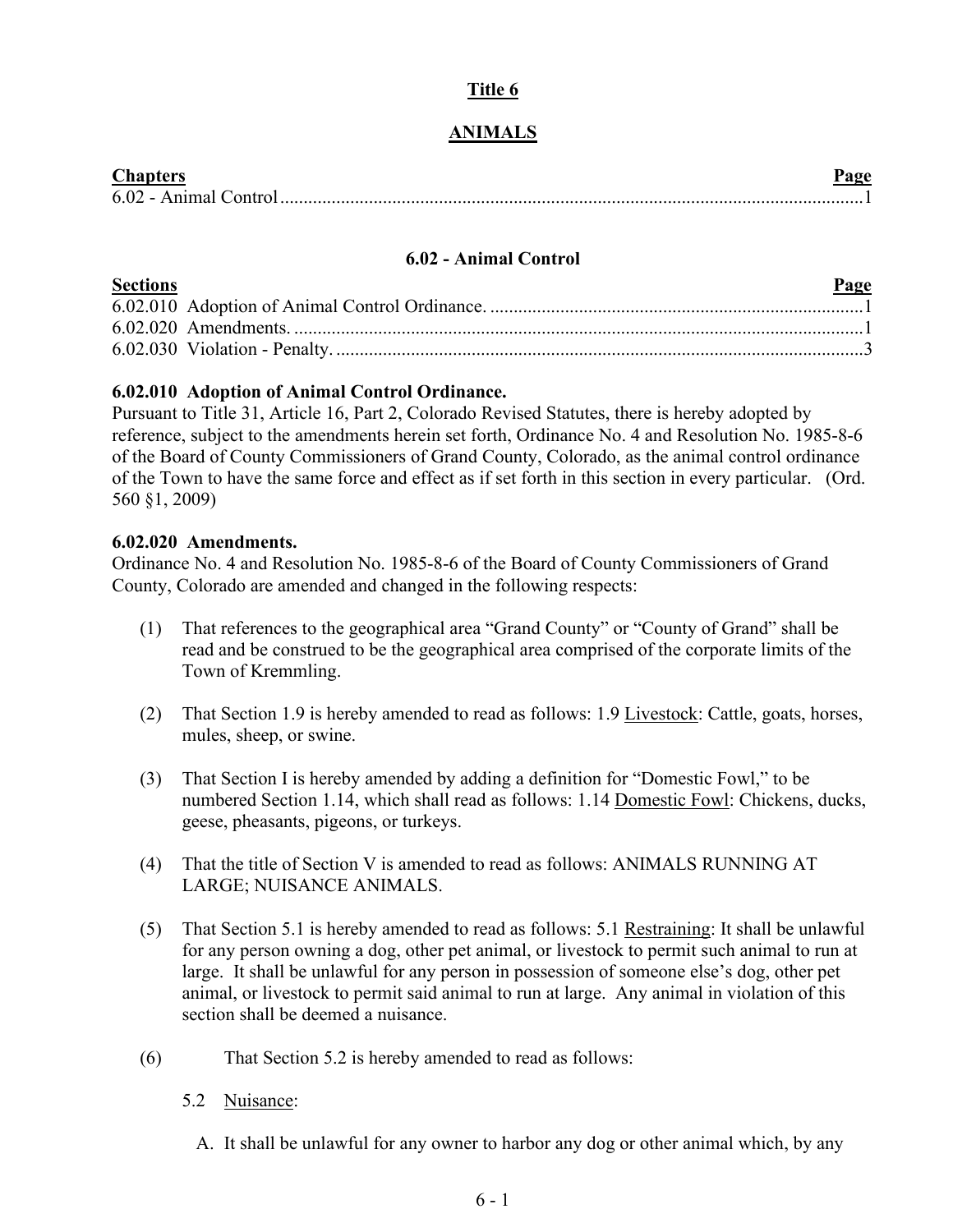sound or cry or other activity, shall disturb the peace, comfort or property of the inhabitants of the neighborhood, and such disturbance is hereby declared to be a public nuisance.

- B. It shall also be unlawful for the owner of a dog or other animal to permit the same to chase, bark at or otherwise harass any person, vehicle, bicycle, livestock or other domestic animal, or to approach any person in a vicious or terrorizing manner in apparent attitude of attack on any public or private property, other than the property of the owner of any such animal. For purposes of prosecution of this subsection B, it shall not be necessary to prove notice or knowledge on the part of the owner that such animal was violating the foregoing at the time and place charged. It is the purpose and intent of this subsection B to impose strict liability upon the owner for the actions, conduct and condition of such animal. Any animal in violation of this section shall be deemed a nuisance and be subject to impound whether licensed or unlicensed.
- (7) That Section VIII entitled "KENNELS" is hereby repealed in its entirety.
- (8) That Section VIII is hereby reenacted to read as follows:

SECTION VIII. NUMBER OF ANIMALS.

8.1 Limitation on Number of Animals.

The following limitations shall apply to all areas in the Town except in the R-1A zone district as authorized by Kremmling Municipal Code Section 17.04.020.A.1:

- A. There shall be allowed a maximum of three dogs per household where such dogs are more than six months old.
- B. There shall be allowed a maximum of three cats per household where such cats are more than six months old.
- C. There shall be allowed a maximum of six adult rabbits per household, which shall be confined to the property in sanitary and otherwise adequate and humane facilities without noise, odor or visual nuisance to adjoining property owners or the general public.
- D. There shall be allowed a maximum of six domestic fowl per household, which shall be confined to the property in sanitary and otherwise adequate and humane facilities without noise, odor or visual nuisance to adjoining property owners or the general public.
- (9) That Section 9.1 Animals Prohibited is hereby amended by the addition of the following sentences: "It is unlawful for any person to keep, maintain, harbor or to permit the keeping, maintaining or harboring of, for any purpose within the Town except at the fairgrounds, any: livestock; cloven-footed or hoofed animals; peacocks; exotic feathered birds unless confined to a cage; tame or wild game, including but not limited to, antelope, badger, deer, elk, possum, or prairie dogs. The foregoing prohibitions shall not apply to those animals specifically allowed in the R-1A zone district in accordance with Kremmling Municipal Code Section 17.04.020.A.1. Any person who fails, refuses or neglects to remove any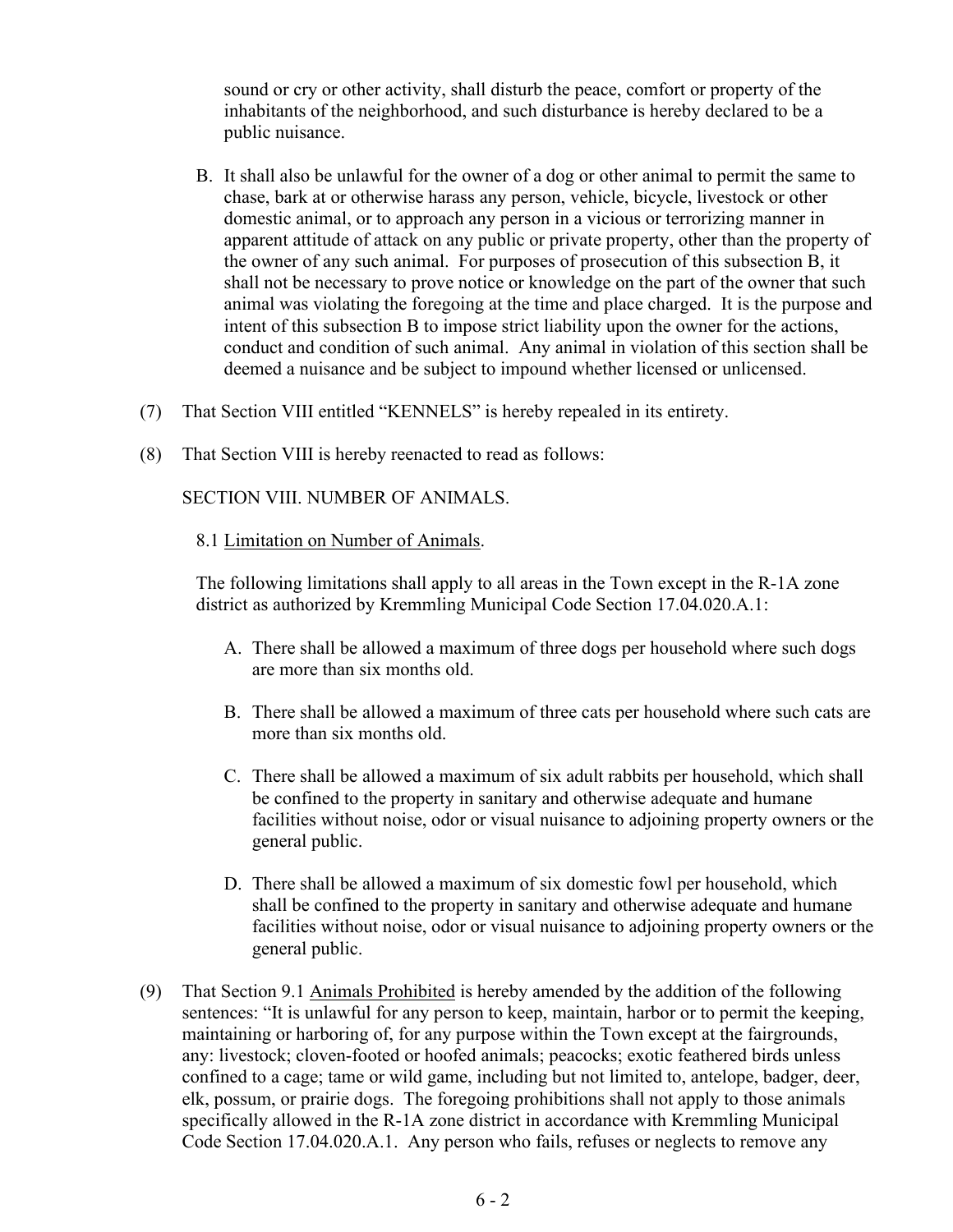animal(s) prohibited in this section within forty-eight (48) hours after receiving written notice, is in violation of this section."

(10) That Section 13.3 Penalty for Violation is hereby repealed in its entirety.

### **6.02.030 Violation - Penalty.**

Any person who violates any provision of this title or the ordinance and resolution adopted herein by reference including any amendments thereto commits an offense. Any person convicted of violation of any section of this title shall be punished as provided in Kremmling Municipal Code Section 1.16.010.

(Ord. 560 §1, 2009)